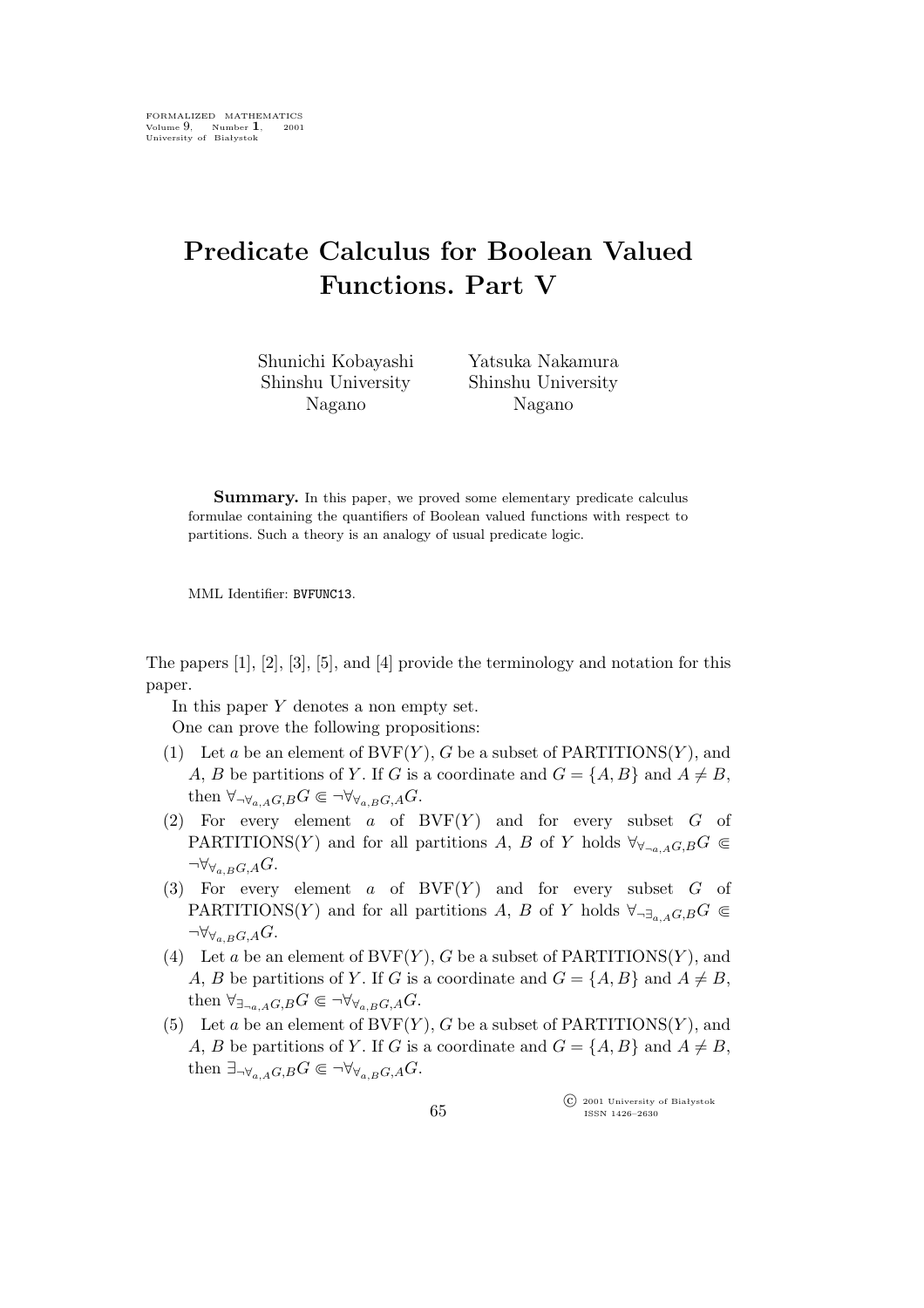- (6) Let a be an element of  $BVF(Y)$ , G be a subset of PARTITIONS $(Y)$ , and A, B be partitions of Y. If G is a coordinate and  $G = \{A, B\}$  and  $A \neq B$ , then  $\exists_{\forall_{\neg a, A}G, B} G \in \neg \forall_{\forall_{a, B}G, A} G$ .
- (7) Let a be an element of  $BVF(Y)$ , G be a subset of PARTITIONS(Y), and A, B be partitions of Y. If G is a coordinate and  $G = \{A, B\}$  and  $A \neq B$ , then  $\exists_{\neg \exists_{a,A}G,B}G \in \neg \forall_{\forall_{a,B}G,A}G.$
- (8) Let a be an element of  $BVF(Y)$ , G be a subset of PARTITIONS $(Y)$ , and A, B be partitions of Y. If G is a coordinate and  $G = \{A, B\}$  and  $A \neq B$ , then  $\exists_{\exists_{\neg a,A}G,B}G \in \neg \forall_{\forall_{a,B}G,A}G.$
- (9) Let a be an element of  $BVF(Y)$ , G be a subset of PARTITIONS(Y), and A, B be partitions of Y. If G is a coordinate and  $G = \{A, B\}$  and  $A \neq B$ , then  $\neg \forall_{\exists_{a,A}G,B} G \in \neg \exists_{\forall_{a,B}G,A} G.$
- (10) Let a be an element of  $BVF(Y)$ , G be a subset of PARTITIONS $(Y)$ , and A, B be partitions of Y. If G is a coordinate and  $G = \{A, B\}$  and  $A \neq B$ , then  $\neg \exists_{\exists_{a,A}G,B} G \in \neg \exists_{\forall_{a,B}G,A} G.$
- (11) For every element  $a$  of  $BVF(Y)$  and for every subset  $G$  of PARTITIONS(Y) and for all partitions A, B of Y holds  $\neg \exists_{\exists_{a} A G, B} G \subseteq$ *¬∀∃*a,BG,AG.
- (12) Let a be an element of  $BVF(Y)$ , G be a subset of PARTITIONS $(Y)$ , and A, B be partitions of Y. If G is a coordinate and  $G = \{A, B\}$  and  $A \neq B$ , then  $\neg \exists_{\exists_{a,A}G,B} G \in \neg \exists_{\exists_{a,B}G,A} G.$
- (13) Let a be an element of  $BVF(Y)$ , G be a subset of PARTITIONS $(Y)$ , and A, B be partitions of Y. If G is a coordinate and  $G = \{A, B\}$  and  $A \neq B$ , then  $\neg \forall_{\forall_{a,A}G,B} G \in \neg \forall_{\forall_{a,B}G,A} G.$
- (14) Let a be an element of  $BVF(Y)$ , G be a subset of PARTITIONS $(Y)$ , and A, B be partitions of Y. If G is a coordinate and  $G = \{A, B\}$  and  $A \neq B$ , then  $\neg \exists_{\forall_{a,A}G,B} G \in \neg \forall_{\forall_{a,B}G,A} G.$
- (15) Let a be an element of  $BVF(Y)$ , G be a subset of PARTITIONS(Y), and A, B be partitions of Y. If G is a coordinate and  $G = \{A, B\}$  and  $A \neq B$ , then  $\neg \forall_{\exists_{a} A G, B} G \in \neg \forall_{\forall_{a} B G, A} G.$
- (16) Let a be an element of  $BVF(Y)$ , G be a subset of PARTITIONS $(Y)$ , and A, B be partitions of Y. If G is a coordinate and  $G = \{A, B\}$  and  $A \neq B$ , then  $\neg \exists_{\exists_{a} A G, B} G \in \neg \forall_{\forall_{a} B G, A} G.$
- (17) Let a be an element of  $BVF(Y)$ , G be a subset of PARTITIONS $(Y)$ , and A, B be partitions of Y. If G is a coordinate and  $G = \{A, B\}$  and  $A \neq B$ , then  $\neg \exists_{\forall_{a} A G, B} G \in \exists_{\neg \forall_{a} B G, A} G$ .
- (18) Let a be an element of  $BVF(Y)$ , G be a subset of PARTITIONS $(Y)$ , and A, B be partitions of Y. If G is a coordinate and  $G = \{A, B\}$  and  $A \neq B$ , then  $\neg \forall_{\exists_{a} A G, B} G \in \exists_{\neg \forall_{a} B G, A} G.$
- (19) Let a be an element of  $BVF(Y)$ , G be a subset of PARTITIONS(Y), and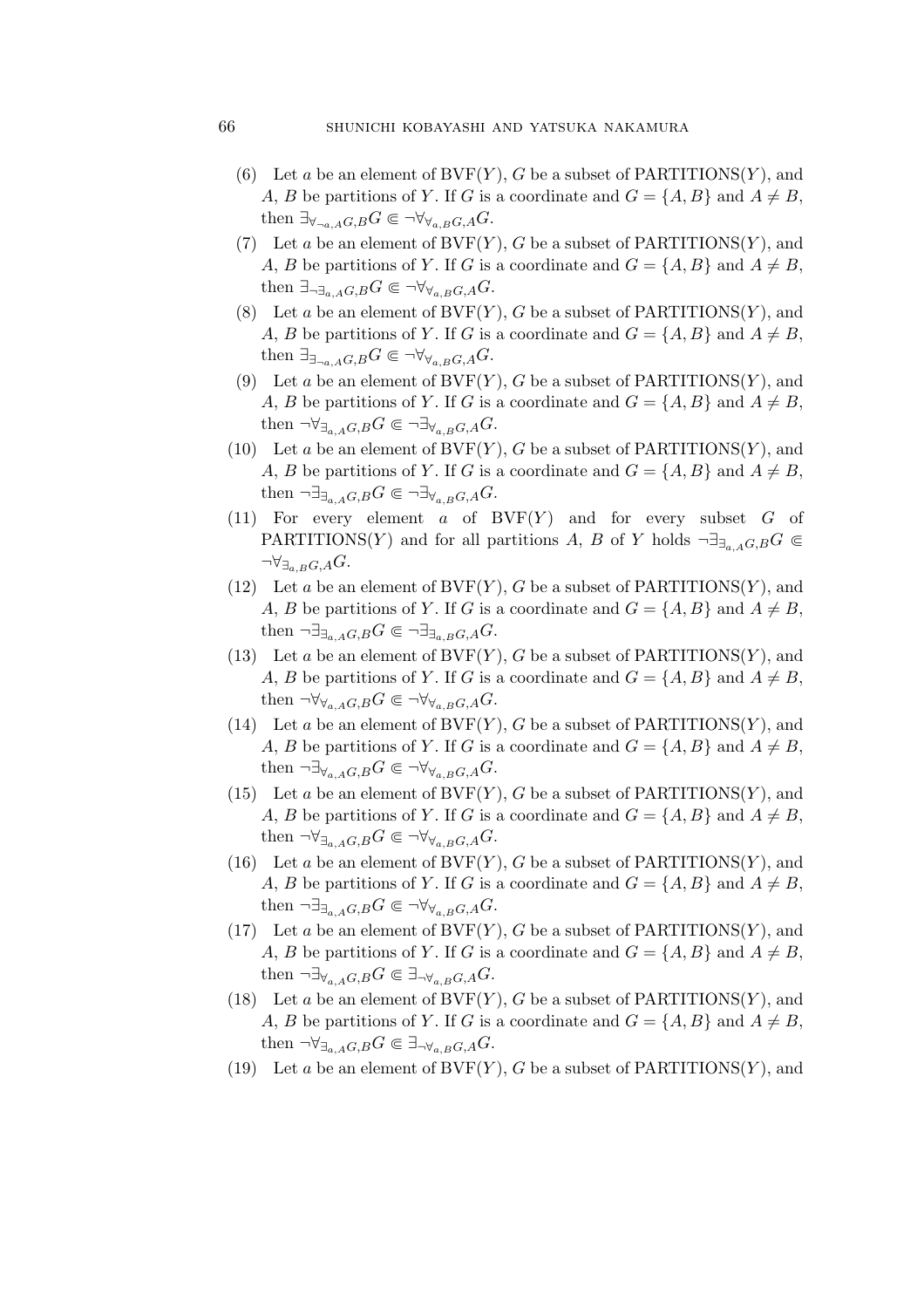A, B be partitions of Y. If G is a coordinate and  $G = \{A, B\}$  and  $A \neq B$ , then  $\neg \exists_{\exists_{\alpha} A} G$ ,  $\in \exists_{\neg \forall_{\alpha} B} G$ ,  $\in \exists_{\alpha} A$ .

- (20) Let a be an element of  $BVF(Y)$ , G be a subset of PARTITIONS(Y), and A, B be partitions of Y. If G is a coordinate and  $G = \{A, B\}$  and  $A \neq B$ , then  $\neg \forall_{\exists_{a} A G, B} G \in \forall_{\neg \forall_{a} B G, A} G$ .
- (21) Let a be an element of  $BVF(Y)$ , G be a subset of PARTITIONS(Y), and A, B be partitions of Y. If G is a coordinate and  $G = \{A, B\}$  and  $A \neq B$ , then  $\neg \exists_{\exists_{a} A G, B} G \in \forall_{\neg \forall_{a} B G, A} G$ .
- (22) Let a be an element of  $BVF(Y)$ , G be a subset of PARTITIONS(Y), and A, B be partitions of Y. If G is a coordinate and  $G = \{A, B\}$  and  $A \neq B$ , then  $\neg \exists_{\exists_{a} A G, B} G \in \exists_{\neg \exists_{a} B G, A} G$ .
- (23) Let a be an element of  $BVF(Y)$ , G be a subset of PARTITIONS $(Y)$ , and A, B be partitions of Y. If G is a coordinate and  $G = \{A, B\}$  and  $A \neq B$ , then  $\neg \exists_{\exists_{a,A}G,B} G \in \forall_{\neg \exists_{a,B}G,A} G.$
- (24) Let a be an element of  $BVF(Y)$ , G be a subset of PARTITIONS(Y), and A, B be partitions of Y. If G is a coordinate and  $G = \{A, B\}$  and  $A \neq B$ , then  $\neg \forall_{\exists_{a} A G, B} G \in \exists_{\exists_{\neg a} B G, A} G$ .
- (25) Let a be an element of  $BVF(Y)$ , G be a subset of PARTITIONS(Y), and A, B be partitions of Y. If G is a coordinate and  $G = \{A, B\}$  and  $A \neq B$ , then  $\neg \exists_{\exists_{a,A}G,B} G \in \exists_{\exists_{\neg a,B}G,A} G.$
- (26) Let a be an element of  $BVF(Y)$ , G be a subset of PARTITIONS(Y), and A, B be partitions of Y. If G is a coordinate and  $G = \{A, B\}$  and  $A \neq B$ , then  $\neg \forall \exists_{a,AG,B} G \in \forall \exists_{\neg a,BG,A} G$ .
- (27) Let a be an element of  $BVF(Y)$ , G be a subset of PARTITIONS(Y), and A, B be partitions of Y. If G is a coordinate and  $G = \{A, B\}$  and  $A \neq B$ , then  $\neg \exists_{\exists_{a,A}G,B} G \in \forall_{\exists_{\neg a,B}G,A} G$ .
- (28) Let a be an element of  $BVF(Y)$ , G be a subset of PARTITIONS(Y), and A, B be partitions of Y. If G is a coordinate and  $G = \{A, B\}$  and  $A \neq B$ , then  $\neg \exists_{\exists_{a,A} G,B} G \in \exists_{\forall_{\neg a,B} G,A} G.$
- (29) Let a be an element of  $BVF(Y)$ , G be a subset of PARTITIONS(Y), and A, B be partitions of Y. If G is a coordinate and  $G = \{A, B\}$  and  $A \neq B$ , then  $\neg \exists_{\exists_{a,A}G,B} G \in \forall_{\forall_{\neg a,B}G,A} G.$
- (30) Let a be an element of  $BVF(Y)$ , G be a subset of PARTITIONS(Y), and A, B be partitions of Y. If G is a coordinate and  $G = \{A, B\}$  and  $A \neq B$ , then  $\exists_{\neg \exists_{a,A}G,B} G \in \neg \exists_{\forall_{a,B}G,A} G.$
- (31) Let a be an element of  $BVF(Y)$ , G be a subset of PARTITIONS(Y), and A, B be partitions of Y. If G is a coordinate and  $G = \{A, B\}$  and  $A \neq B$ , then  $\forall_{\neg \exists_{a,A}G,B} G \in \neg \exists_{\forall_{a,B}G,A} G.$
- (32) Let a be an element of  $BVF(Y)$ , G be a subset of PARTITIONS $(Y)$ , and A, B be partitions of Y. If G is a coordinate and  $G = \{A, B\}$  and  $A \neq B$ ,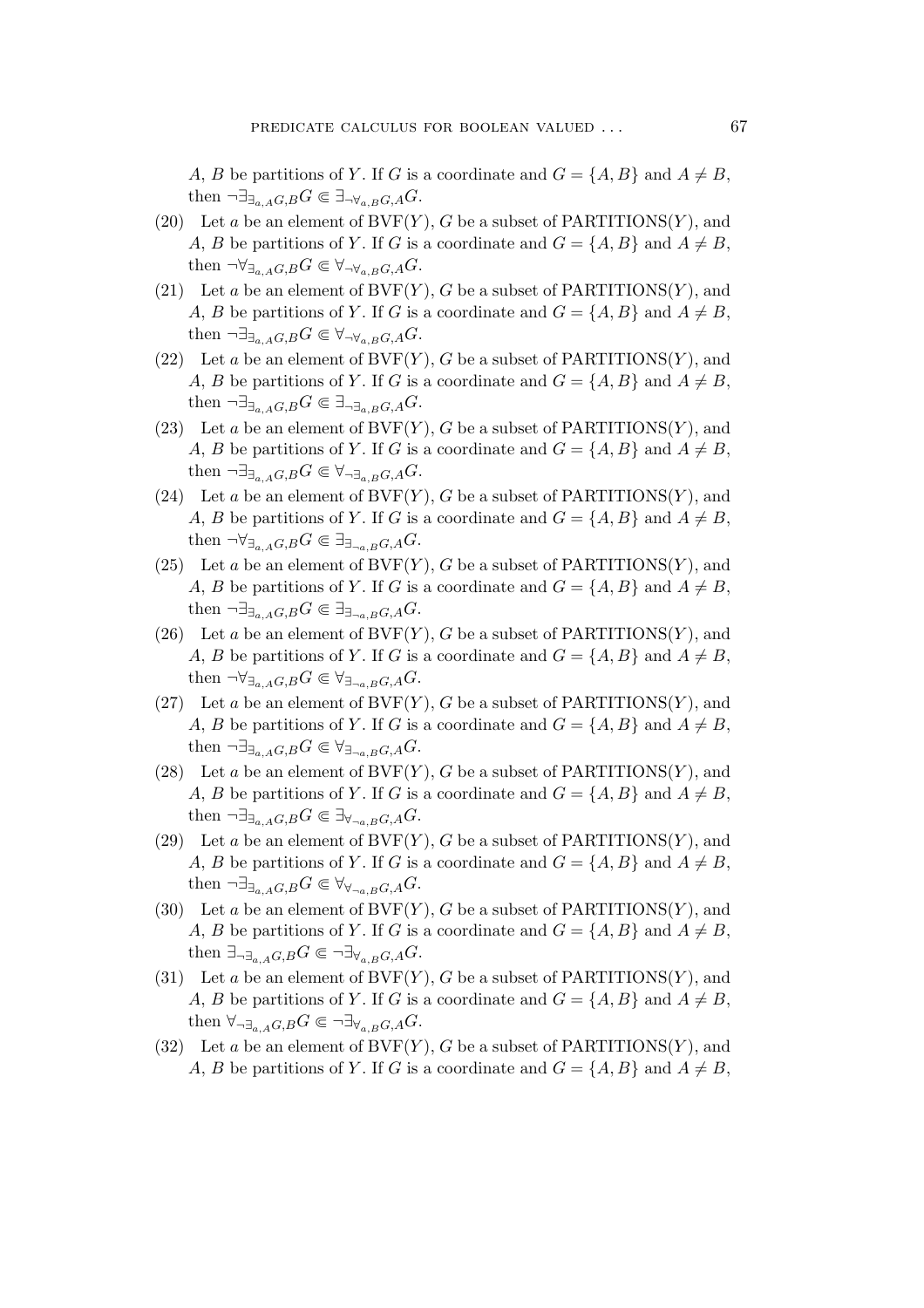then  $\forall_{\neg \exists_{a,A}G,B} G \in \neg \forall_{\exists_{a,B}G,A} G.$ 

- (33) Let a be an element of  $BVF(Y)$ , G be a subset of PARTITIONS(Y), and A, B be partitions of Y. If G is a coordinate and  $G = \{A, B\}$  and  $A \neq B$ , then  $\forall_{\neg \exists_{a,A}G,B} G \in \neg \exists_{\exists_{a,B}G,A} G.$
- (34) Let a be an element of  $BVF(Y)$ , G be a subset of PARTITIONS $(Y)$ , and A, B be partitions of Y. If G is a coordinate and  $G = \{A, B\}$  and  $A \neq B$ , then  $\exists_{\neg \forall_{a,A}G,B}G \in \exists_{\neg \forall_{a,B}G,A}G.$
- (35) Let a be an element of  $BVF(Y)$ , G be a subset of PARTITIONS $(Y)$ , and A, B be partitions of Y. If G is a coordinate and  $G = \{A, B\}$  and  $A \neq B$ , then  $\forall_{\neg \forall_{a} A G, B} G \in \exists_{\neg \forall_{a} B G, A} G$ .
- (36) Let a be an element of  $BVF(Y)$ , G be a subset of PARTITIONS $(Y)$ , and A, B be partitions of Y. If G is a coordinate and  $G = \{A, B\}$  and  $A \neq B$ , then  $\exists_{\neg \exists_{a} A G, B} G \in \exists_{\neg \forall_{a} B G, A} G$ .
- (37) Let a be an element of  $BVF(Y)$ , G be a subset of PARTITIONS $(Y)$ , and A, B be partitions of Y. If G is a coordinate and  $G = \{A, B\}$  and  $A \neq B$ , then  $\forall \neg \exists_{a \in A} G, B G \in \exists \neg \forall_{a \in B} G, A G.$
- (38) Let a be an element of  $BVF(Y)$ , G be a subset of PARTITIONS $(Y)$ , and A, B be partitions of Y. If G is a coordinate and  $G = \{A, B\}$  and  $A \neq B$ , then  $\exists_{\neg \exists_{a,A}G,B} G \in \forall_{\neg \forall_{a,B}G,A} G.$
- (39) Let a be an element of  $BVF(Y)$ , G be a subset of PARTITIONS $(Y)$ , and A, B be partitions of Y. If G is a coordinate and  $G = \{A, B\}$  and  $A \neq B$ , then  $\forall_{\neg \exists_{a \in A} G, B} G \in \forall_{\neg \forall_{a, B} G, A} G$ .
- (40) Let a be an element of  $BVF(Y)$ , G be a subset of PARTITIONS $(Y)$ , and A, B be partitions of Y. If G is a coordinate and  $G = \{A, B\}$  and  $A \neq B$ , then  $\forall_{\neg \exists_{a} \in A} G$ ,  $\in \exists_{\neg \exists_{a} \in B} G$ ,  $\in$
- (41) Let a be an element of  $BVF(Y)$ , G be a subset of PARTITIONS $(Y)$ , and A, B be partitions of Y. If G is a coordinate and  $G = \{A, B\}$  and  $A \neq B$ , then  $\forall_{\neg \exists_{a,A}G,B} G \in \forall_{\neg \exists_{a,B}G,A} G.$
- (42) Let a be an element of  $BVF(Y)$ , G be a subset of PARTITIONS $(Y)$ , and A, B be partitions of Y. If G is a coordinate and  $G = \{A, B\}$  and  $A \neq B$ , then  $\exists_{\neg \exists_{a,A}G,B} G \in \exists_{\exists_{\neg a,B}G,A} G$ .
- (43) Let a be an element of  $BVF(Y)$ , G be a subset of PARTITIONS $(Y)$ , and A, B be partitions of Y. If G is a coordinate and  $G = \{A, B\}$  and  $A \neq B$ , then  $\forall_{\neg \exists_{a, A} G, B} G \in \exists_{\exists_{\neg a, B} G, A} G$ .
- (44) Let a be an element of  $BVF(Y)$ , G be a subset of PARTITIONS $(Y)$ , and A, B be partitions of Y. If G is a coordinate and  $G = \{A, B\}$  and  $A \neq B$ , then  $\exists_{\neg \exists_{a, A} G, B} G \in \forall_{\exists_{\neg a, B} G, A} G$ .
- (45) Let a be an element of  $BVF(Y)$ , G be a subset of PARTITIONS $(Y)$ , and A, B be partitions of Y. If G is a coordinate and  $G = \{A, B\}$  and  $A \neq B$ , then  $\forall_{\neg \exists_{a \in A} G, B} G \in \forall_{\exists_{\neg a, B} G, A} G$ .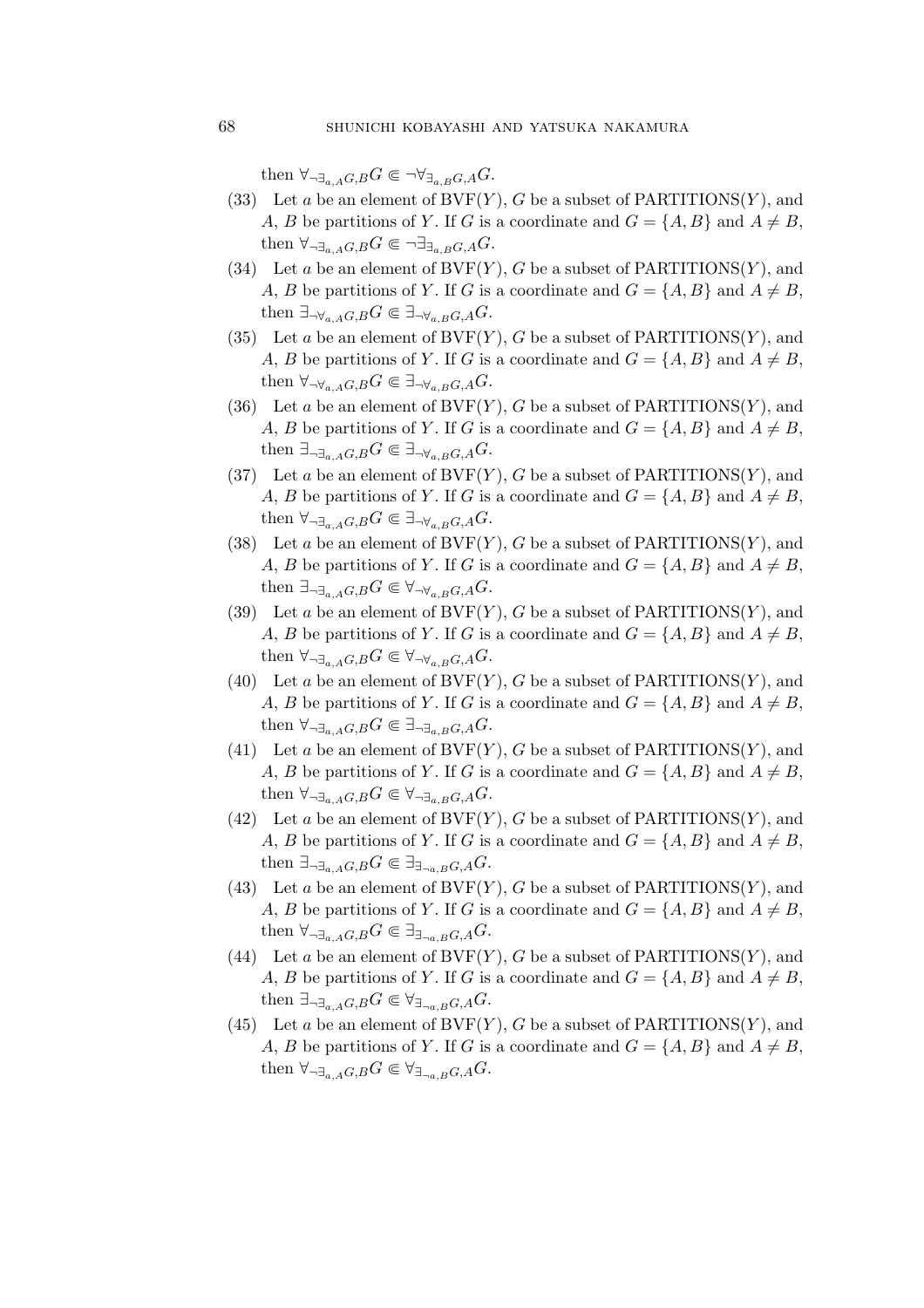- (46) Let a be an element of  $BVF(Y)$ , G be a subset of PARTITIONS $(Y)$ , and A, B be partitions of Y. If G is a coordinate and  $G = \{A, B\}$  and  $A \neq B$ , then  $\forall_{\neg \exists_{a,A}G,B} G \in \exists_{\forall_{\neg a,B}G,A} G.$
- (47) Let a be an element of  $BVF(Y)$ , G be a subset of PARTITIONS(Y), and A, B be partitions of Y. If G is a coordinate and  $G = \{A, B\}$  and  $A \neq B$ , then  $\forall \exists_{a,A} G, B G \in \forall \forall_{\exists a,B} G, A G.$
- (48) Let a be an element of  $BVF(Y)$ , G be a subset of PARTITIONS $(Y)$ , and A, B be partitions of Y. If G is a coordinate and  $G = \{A, B\}$  and  $A \neq B$ , then  $\exists_{\forall_{\neg a, A}G, B} G \in \neg \exists_{\forall_{a, B}G, A} G$ .
- (49) Let a be an element of  $BVF(Y)$ , G be a subset of PARTITIONS $(Y)$ , and A, B be partitions of Y. If G is a coordinate and  $G = \{A, B\}$  and  $A \neq B$ , then  $\forall \forall_{\neg a, A} G, B G \in \neg \exists \forall_{a, B} G, A G.$
- (50) Let a be an element of  $BVF(Y)$ , G be a subset of PARTITIONS $(Y)$ , and A, B be partitions of Y. If G is a coordinate and  $G = \{A, B\}$  and  $A \neq B$ , then  $\forall \forall_{\exists_{a,B}} G$   $\in \neg \forall_{\exists_{a,B}} G$ , AG.
- (51) Let a be an element of  $BVF(Y)$ , G be a subset of PARTITIONS $(Y)$ , and A, B be partitions of Y. If G is a coordinate and  $G = \{A, B\}$  and  $A \neq B$ , then  $\forall \forall_{\neg a, A} G, B} G \in \neg \exists_{\exists_{a, B} G, A} G.$
- (52) Let a be an element of  $BVF(Y)$ , G be a subset of PARTITIONS(Y), and A, B be partitions of Y. If G is a coordinate and  $G = \{A, B\}$  and  $A \neq B$ , then  $\exists_{\exists_{\neg a, A}G, B} G \in \exists_{\neg \forall_{a, B}G, A} G$ .
- (53) Let a be an element of  $BVF(Y)$ , G be a subset of PARTITIONS(Y), and A, B be partitions of Y. If G is a coordinate and  $G = \{A, B\}$  and  $A \neq B$ , then  $\forall_{\exists_{\neg a \in A}G, B}G \in \exists_{\neg \forall_{a \in B}G, A}G$ .
- (54) Let a be an element of  $BVF(Y)$ , G be a subset of PARTITIONS $(Y)$ , and A, B be partitions of Y. If G is a coordinate and  $G = \{A, B\}$  and  $A \neq B$ , then  $\exists_{\forall_{\neg a, A}G, B} G \in \exists_{\neg \forall_{a, B}G, A} G$ .
- (55) Let a be an element of  $BVF(Y)$ , G be a subset of PARTITIONS(Y), and A, B be partitions of Y. If G is a coordinate and  $G = \{A, B\}$  and  $A \neq B$ , then  $\forall_{\forall_{\neg a \in A} G, B} G \in \exists_{\neg \forall_{a \in B} G, A} G$ .
- (56) Let a be an element of  $BVF(Y)$ , G be a subset of PARTITIONS $(Y)$ , and A, B be partitions of Y. If G is a coordinate and  $G = \{A, B\}$  and  $A \neq B$ , then  $\exists_{\forall_{\neg a, A}G, B} G \in \forall_{\neg \forall_{a, B}G, A} G$ .
- (57) Let a be an element of  $BVF(Y)$ , G be a subset of PARTITIONS $(Y)$ , and A, B be partitions of Y. If G is a coordinate and  $G = \{A, B\}$  and  $A \neq B$ , then  $\forall_{\forall_{\neg a \in A} G, B} G \in \forall_{\neg \forall_{a \in B} G, A} G$ .
- (58) Let a be an element of  $BVF(Y)$ , G be a subset of PARTITIONS $(Y)$ , and A, B be partitions of Y. If G is a coordinate and  $G = \{A, B\}$  and  $A \neq B$ , then  $\forall \forall_{\exists a \ A} G, B G \in \exists_{\neg \exists_{a \ B} G, A} G.$
- (59) Let a be an element of  $BVF(Y)$ , G be a subset of PARTITIONS(Y), and